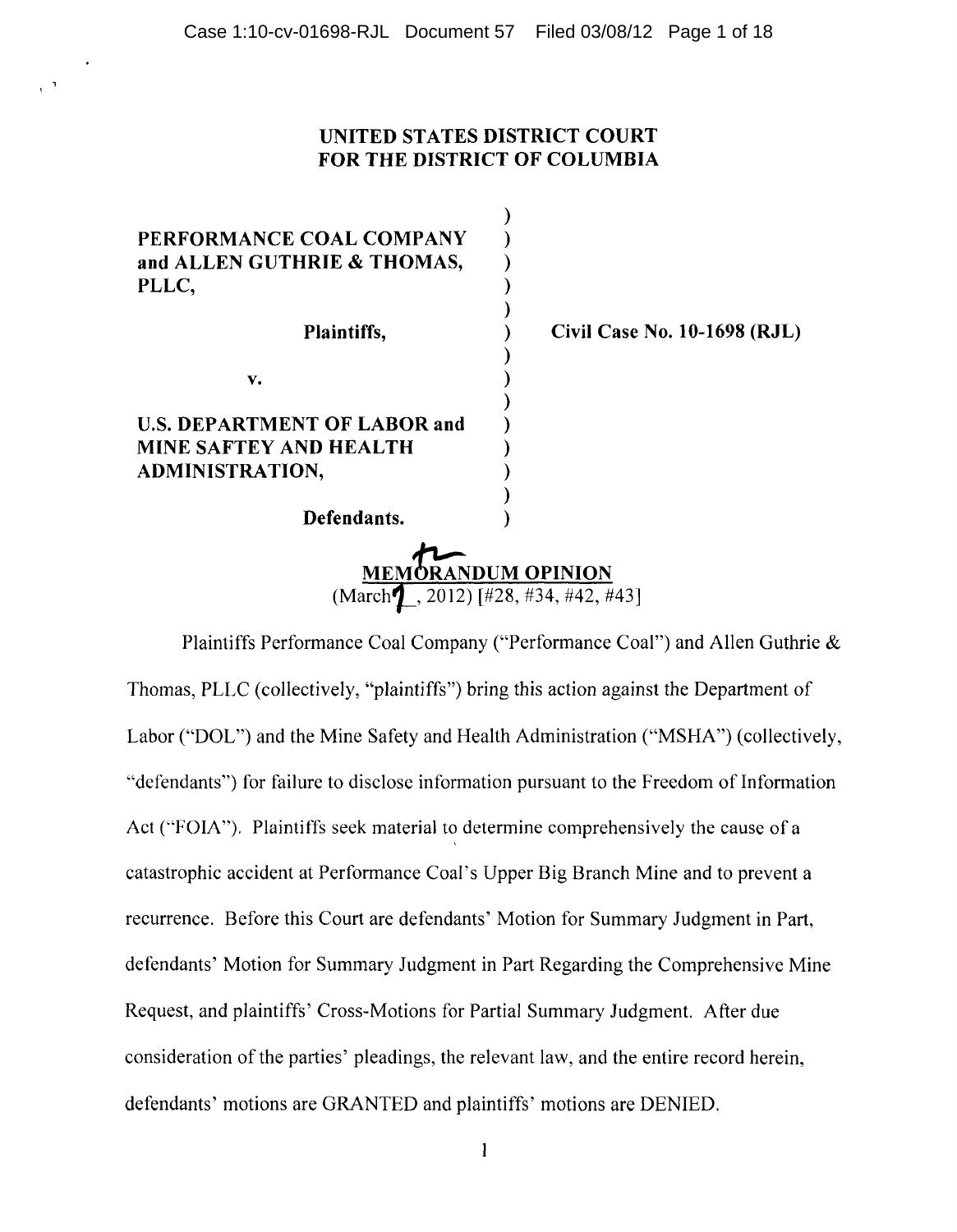#### **BACKGROUND**

Plaintiff Performance Coal is a corporation that operates the Upper Big Branch Mine ("the Mine"), which is located in Raleigh County, West Virginia. Amended Compl. ("Compl.") ¶ 4, Dec. 27, 2010. Massey Energy Company ("Massey") owns the Mine. *See* Declaration of Joseph J. Plick ("Plick Decl.") ¶ 4, Ex. 11 to Defs.' Mot. for Summ. J. ("Defs.' Mot."), May 9, 201l. Plaintiff Allen Guthrie & Thomas, PLLC is a law firm located in Charleston, West Virginia that represents Performance Coal and submitted FOIA requests on behalf of Performance Coal in connection with that representation. Compl.  $\P$  5.

On April 5, 2010, an explosion occurred at the Mine killing twenty-nine miners and injuring two others. Plick Decl.  $\P$  4. Plaintiffs submitted seven relevant FOIA requests to MSHA requesting information related to the explosion. Compl.  $\P$  14; Ex. A, F, I, M, 0, Q, T to Compl.

On May 11, 2010, plaintiffs submitted a FOIA request to MSHA seeking records relating to rock dust samples taken from the Mine on March 15, 2010 (the "Rock Dust Request"). Ex. A to CompI. Defendants released all responsive material to plaintiffs, with the exception of one page, which DOL withheld pursuant to FOIA Exemption 7(C). Supplemental Declaration of Lanesia Washington ("Supp. Washington Decl.") at  $\P$  6, Ex. I-B to Defs.' Opp'n to PIs.' Cross-Mot. for Summ. J. ("Defs.' Opp'n"), Oct. 5,2011; Ex. A-I to Defs.' Opp'n.

On May 11,2010, plaintiffs also made a comprehensive request (the "Comprehensive Request") seeking all documents, including electronic correspondence,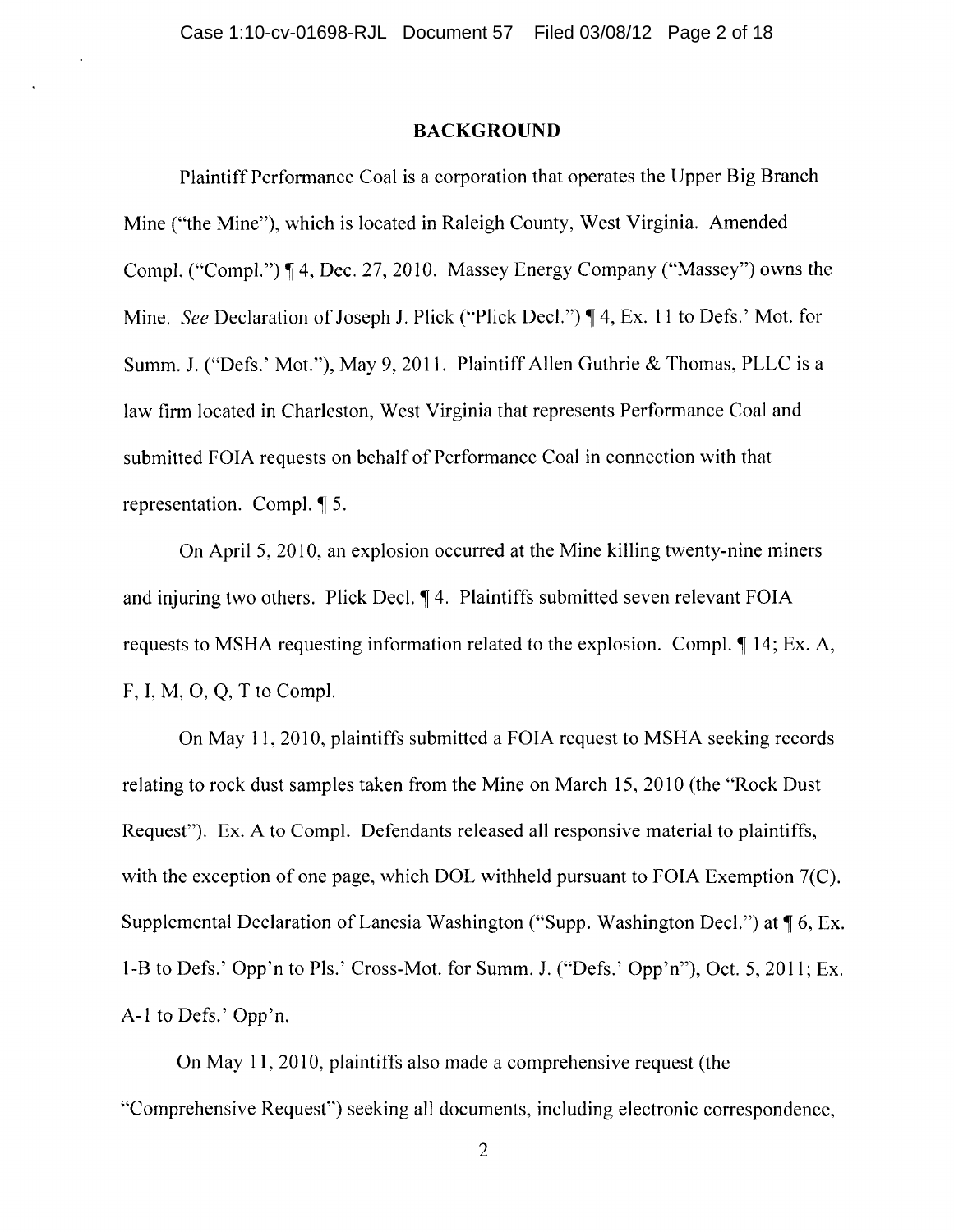photographs, calendar entries, recordings, and any other materials related to the Mine for the time period of January 1, 2009 to April 5, 2010. Ex. F to CompI. MSHA released 5466 pages and withheld 237 pages in part pursuant to FOIA Exemptions 5 and 7(C). Supp. Washington Decl.  $\P$  6.

Additionally, on May 11,2010, plaintiffs submitted a FOIA request to MSHA seeking records relating to submissions to the Mine Plan Approval System ("MPAS") (the "MPAS Request"). Compl.  $\P$  28; Ex. F to Compl. MSHA released all responsive materials with the exception of one page in full, which it withheld pursuant to FOIA Exemption 7(A). *See* Declaration of Lanesia Washington ("Washington Decl.") 1 21, Ex. 1 to Defs.' Mot., May 6, 2011; Ex. 8 to Defs.' Mot.; Ex. 13 to Defs.' Mot.

On June 14, 2010, plaintiffs submitted a FOIA request to defendants seeking records relating to "methane outbursts" or other unplanned accidents that took place on or about July 3, 2003 and February 18,2004 (the "Methane Outburst Request"). Ex. I to CompI. MSHA released all documents pertaining to the request, excluding the 106 pages MSHA withheld in part pursuant to FOIA Exemption 7(C). *See* Defs.' Opp'n at 3; Ex. C-1 to Defs.'s Opp'n; Supp. Washington Decl.  $\parallel$  6; Ex. C to Defs.' Mot.

On June 23, 2010, plaintiffs submitted a FOIA request to MSHA seeking records relating to a MSHA investigation into a January 4, 1997 methane/air explosion (the "Methane/Air Explosion Request"). Ex. M to CompI. Defendants released all responsive documents pertaining to the request, with the exception of six pages that MSHA withheld in part pursuant to FOIA Exemption 7(C). Defs.' Opp'n at 4; Ex. D-l to Defs.'s Opp'n; Supp. Washington Decl.  $\oint$  6; Washington Decl.  $\oint$  31.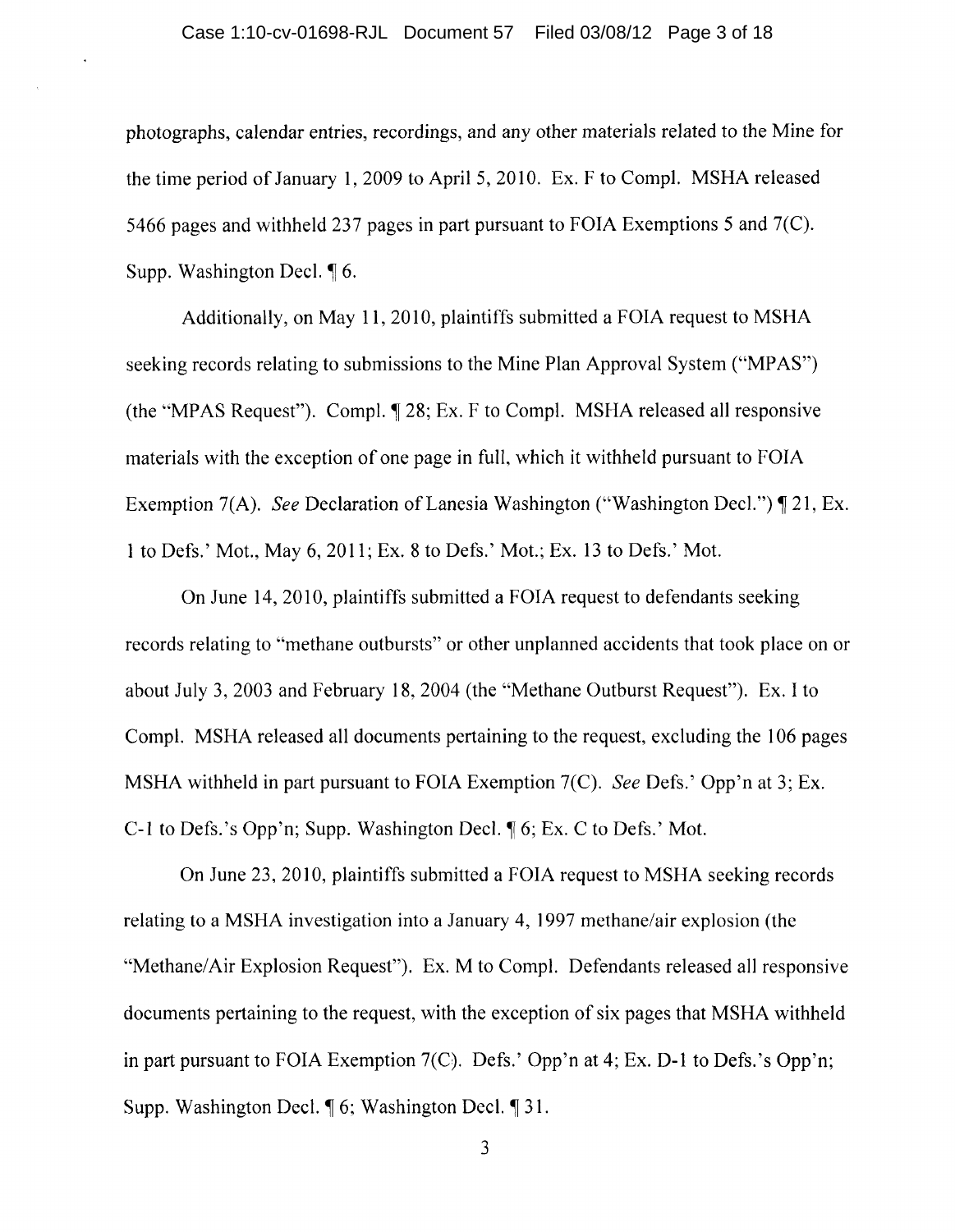On June 23, 2010, plaintiffs submitted a FOIA requests seeking records relating to bottle samples taken at the Mine (the "Bottle Samples Request"). Ex. 0 to CompI. Defendants released all documents pertaining to the request, except for 168 pages, which MSHA withheld in part pursuant to FOIA exemption 7(C). Defs.' Opp'n at 4; Ex. E-I to Defs.' Opp'n; Supp. Washington Decl.  $\phi$  6; Washington Decl.  $\phi$  40.

On August 18, 2010, plaintiffs submitted a FOIA request seeking records related to a memorandum (the "Wagner Memorandum") provided to the media by MSHA on or about July 20, 2010 (the "Wagner Request"). Ex. Q to CompI. On January 28, 2011, plaintiffs narrowed the scope of the request to records relating to communications between MSHA and DOL about topics discussed in the Wagner Memorandum. Ex. 5 to Defs.' Mot. On April 8, **2011,** DOL released thirty-eight pages in full, withheld fifty pages in part, and withheld 284 pages in full, pursuant to FOIA Exemptions 5 and 6. *See*  Plick Decl.  $\parallel$  17. On September 30, 2011, DOL released an additional 97 pages in full and three pages in part, but continued to withhold the remaining pages in full pursuant to FOIA Exemption 5. *See* Supplemental Dedaration of Joseph J. Plick ("Supp. Plick Decl.")  $\P\P$  7-9, Ex. 9 to Defs.' Opp'n; Ex. G-1 to Defs.' Opp'n.

On November 9,2010, plaintiffs submitted a FOIA request to MSHA seeking a "timeline prepared by MSHA of the events at Performance Coal Company's" mine and "a transcript of or notes about an interview of Bob Hardman with investigators" (the "Hardman Request"). Ex. T to CompI. On April 8, **2011,** MSHA released in part a fifteen-page handwritten log of events that occurred at the Mine on April 5, 2010, pursuant to FOIA Exemption 7(C), and withheld 239 additional pages in fulI pursuant to

4

 $\epsilon_{\rm p} = 400$  km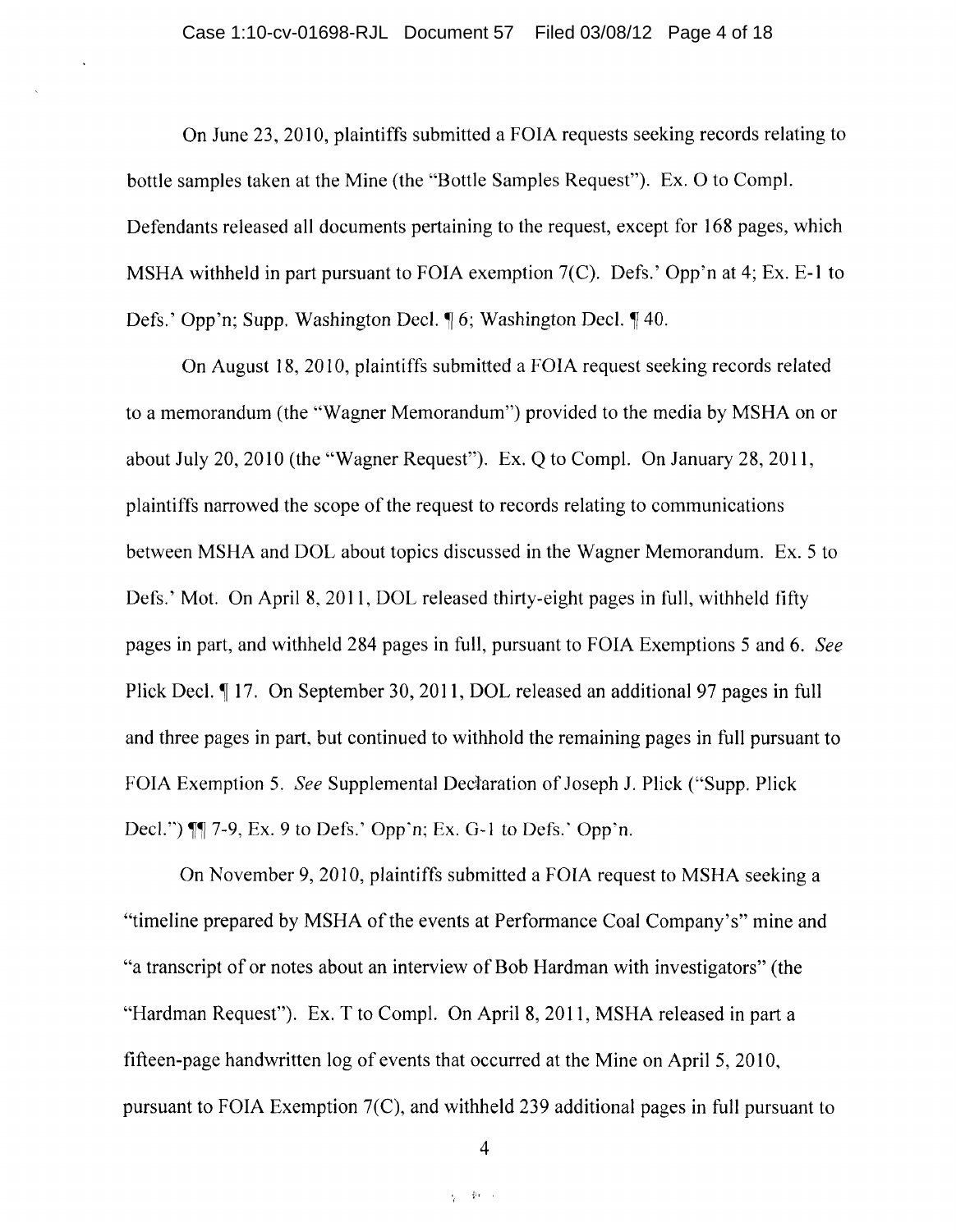FOIA Exemptions  $7(A)$  and  $7(C)$ . Ex. G to Defs.' Mot.; Washington Decl.  $\P$  46; Supp. Washington Decl.  $\P$  6.

On December 27, 2010, plaintiffs filed an amended complaint against defendants, alleging they had failed to comply with FO IA. Docket Entry 15. On May 9, **2011,**  defendants filed a motion for summary judgment in part contending that they fulfilled their FOIA obligations. Def.'s Mot. at 2. On June 9, 2011, plaintiffs filed a cross-motion for partial summary judgment, asserting that defendants have not shown that they conducted adequate searches for responsive documents, did not reasonably segregate non-exempt information from statutorily exempt information, and did not establish that any of the exemptions claimed were appropriate. *See* PIs.' Opp'n to Defs.' Mot. ("PIs.' Opp'n") at 3, June 9, 2011. On July 15,2011, defendants filed a motion for summary judgment in part regarding the comprehensive mine request, contending that it fulfilled its FOIA obligations. *See* Defs.' Mot. for Summ. 1. (Comprehensive Mine Request) ("Defs.' CMR Mot.") at 2, July 15,2011. On August 22, 2011, plaintiffs filed a crossmotion for partial summary judgment, asserting that defendants have not shown that they conducted adequate searches for responsive documents, did not reasonably segregate non-exempt information from statutorily exempt information, and did not establish that any of the exemptions claimed were appropriate. *See* Pl.'s Opp'n to Defs.' CMR Mot. ("PIs.' CMR Opp'n") at 2, August 22,2011. For all the reasons set forth below, I disagree and GRANT summary judgment in favor of defendants.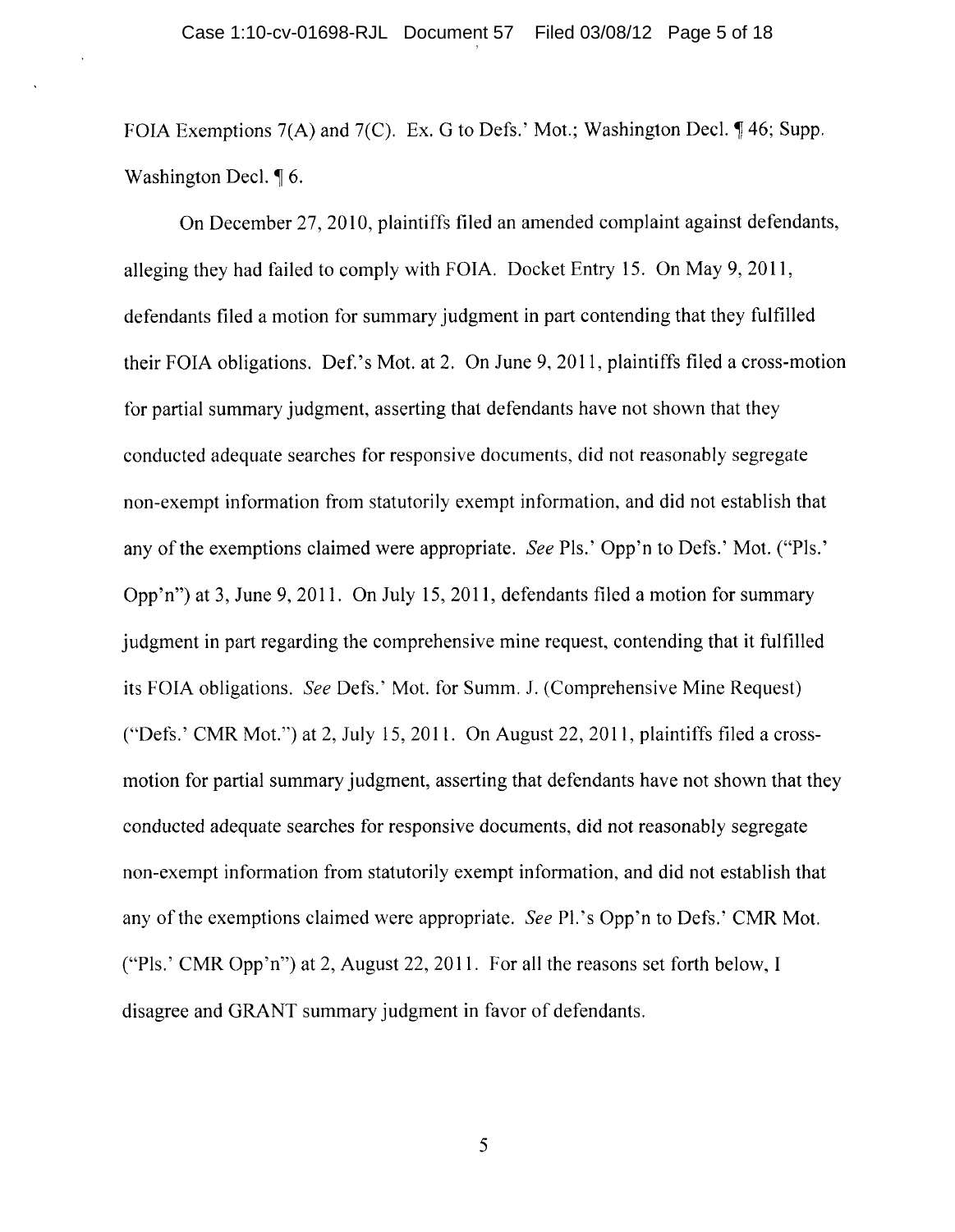#### **ANALYSIS**

#### *1. Summary Judgment Standard*

"When assessing a motion for summary judgment under FOIA, the Court shall determine the matter *de novo." Judicial Watch, Inc.* v. *Us. Dep 't of Homeland Sec., 598*  F. Supp. 2d 93, 95 (D.D.C. 2009) (citing 5 U.S.C.  $\S$  552(a)(4)(B)). Summary judgment is appropriate when the record demonstrates that there is no genuine issue of material fact in dispute and that the moving party is entitled to judgment as a matter of law. Fed. R. Civ. P. 56(a). The moving party bears the burden, and the court will draw "all justifiable inferences" in the favor of the non-moving party. *Anderson* v. *Liberty Lobby, Inc.,* 477 U.S. 242, 255 (1986). Nevertheless, the non-moving party "may not rest upon the mere allegations or denials of his pleading, but ... must set forth specific facts showing that there is a genuine issue for trial." *Id.* at 248 (internal quotations omitted). Factual assertions in the moving party's affidavits may be accepted as true unless the opposing party submits its own affidavits, declarations, or documentary evidence to the contrary. *Neal* v. *Kelly,* 963 F .2d 453, 456 (D.C. Cir. 1992).

In a FOIA action, an agency must "demonstrate beyond material doubt that its search was 'reasonably calculated to uncover all relevant documents.'" *Valencia-Lucena*  v. *Us. Coast Guard,* 180 F.3d 321,325 (D.C. Cir. 1999) (quoting *Truitt* v. *Dep't of State,*  897 F.2d 540, 542 (D.C. Cir. 1990)). To meet its burden, the agency may submit affidavits or declarations that explain in reasonable detail the scope and method of the agency's search, which, in the absence of contrary evidence, are sufficient to demonstrate an agency's compliance with FOIA. *See Perry* v. *Block,* 684 F.2d 121, 126-27 (D.C. Cir.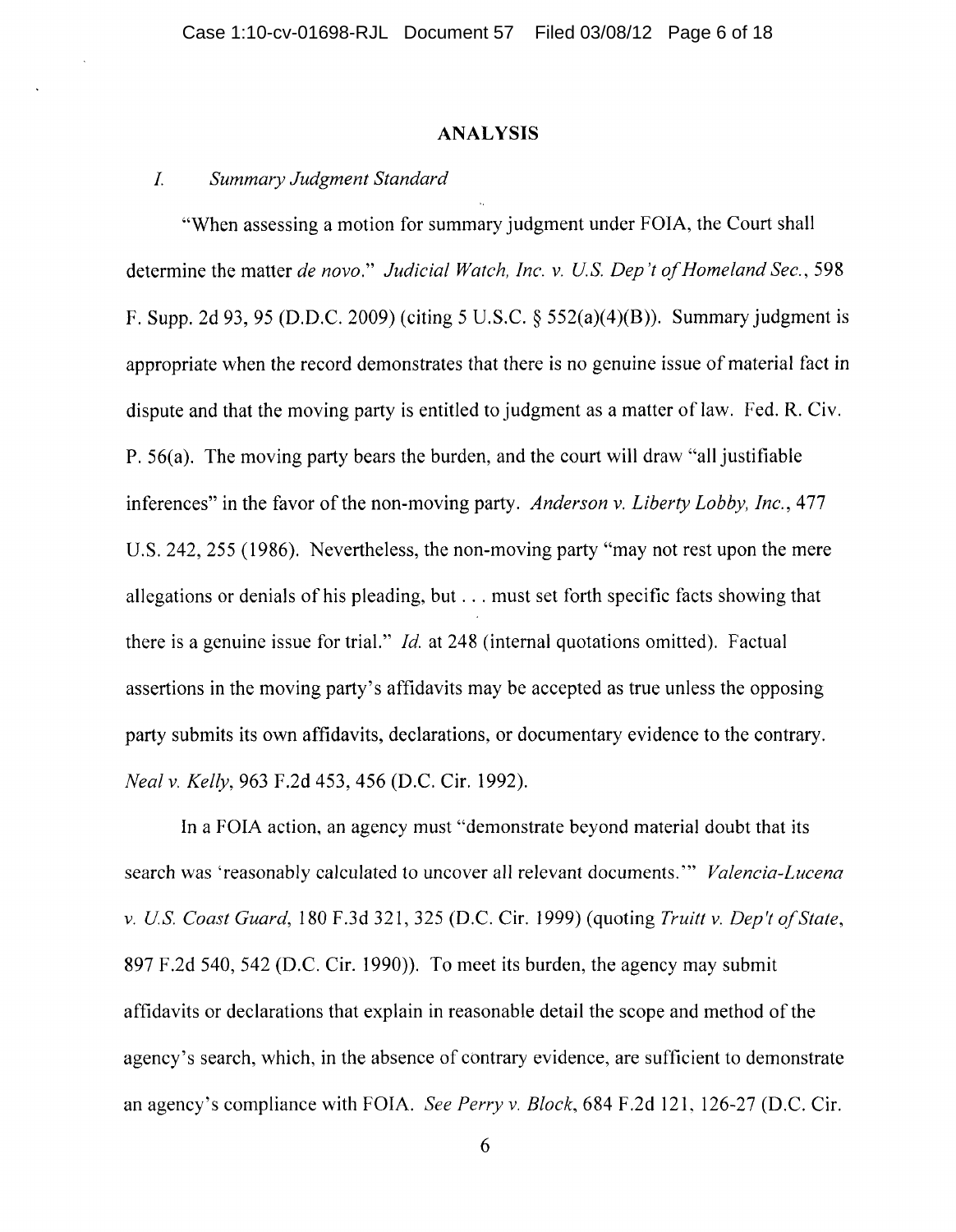1982) (per curiam).

Further, with respect to an agency's non-disclosure decisions, the court may rely on affidavits or declarations if they describe "the justifications for nondisclosure with reasonably specific detail, demonstrate that the information withheld logically falls within the claimed exemption, and are not controverted by either contrary evidence in the record nor by evidence of agency bad faith." *Military Audit Project* v. *Casey,* 656 F.2d 724, 738 (D.C. Cir. 1981). Such affidavits or declarations are "accorded a presumption of good faith, which cannot be rebutted by purely speculative claims about the existence and discoverability of other documents." *Safe Card Servs., Inc.* v. *SEC,* 926 F .2d 1197, 1200 (D.C. Cir. 1991) (internal quotation omitted). "Ultimately, an agency's justification for invoking a FOIA exemption is sufficient if it appears logical or plausible." *Wolfv*. *CIA,* 473 F.3d 370, 374-75 (D.C. Cir. 2007) (internal quotations omitted).

#### 11. *Adequacy of the Searches*

An agency's search is adequate if its methods are reasonably calculated to locate records responsive to a FOIA request. *See Oglesby* v. *us. Dep* 't *of the Army,* 920 F.2d 57, 68 (D.C. Cir. 1990). An agency need not search every records system so long as it conducts "a reasonable search tailored to the nature of a particular request." *Campbell* v. *U.S. Dep't of Justice,* 164 F.3d 20, 28 (D.C. Cir. 1998). Indeed, "the adequacy of a FOIA search is generally determined not by the fruits of the search, but by the appropriateness of the methods used to carry out the search." *Iturralde* v. *Comptroller of the Currency,*  315 F.3d 311, 315 (D.C. Cir. 2003) (internal citation omitted); *see Hornbostel* v. *Us. Dep't of the Interior, 305 F. Supp. 2d 21, 28 (D.D.C. 2003).*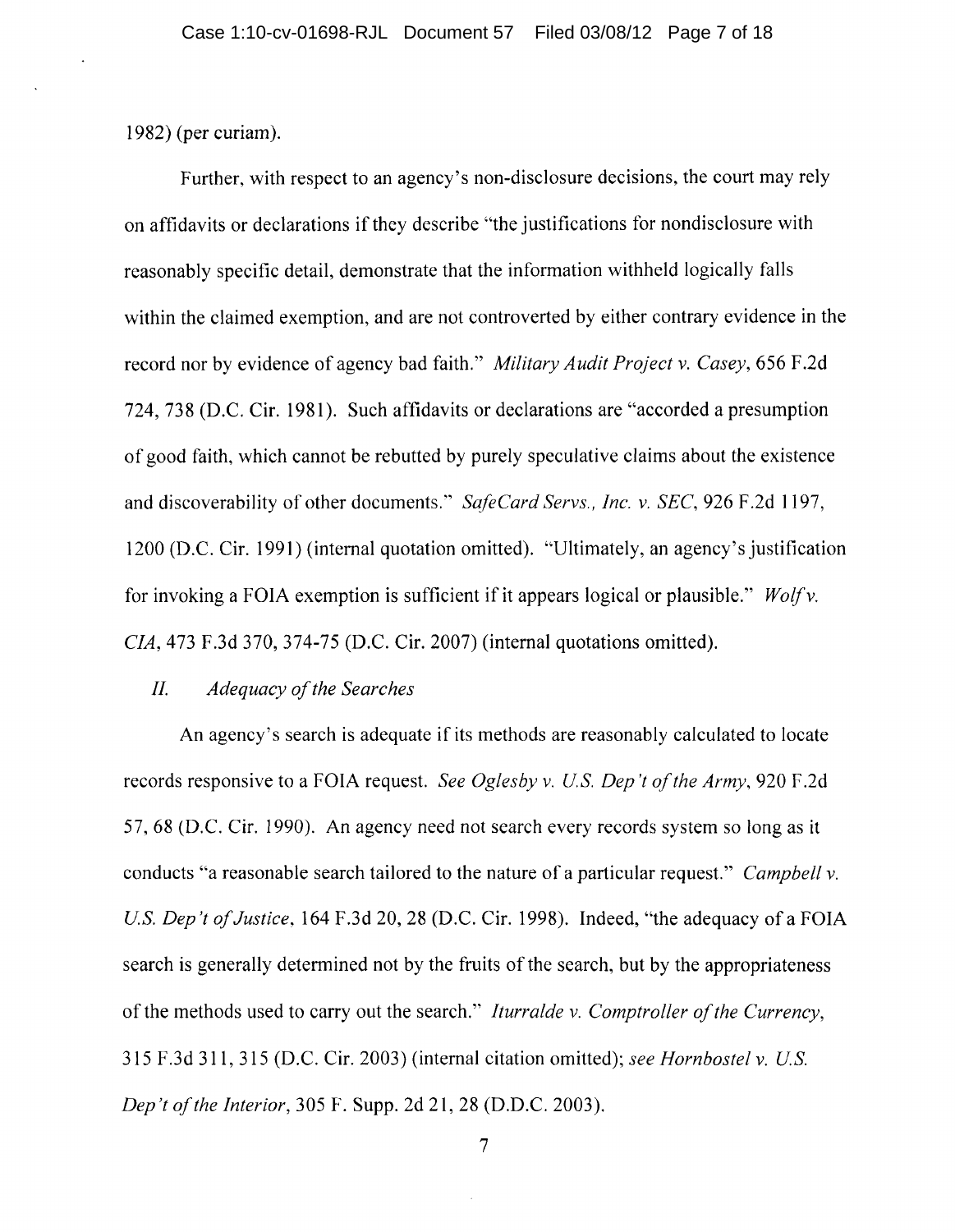Here, the procedures described in the Washington Declarations and Plick Declaration explain in reasonable detail the scope and method of the DOL's and MSHA's searches, and sufficiently demonstrate their compliance with FOIA's search requirements. *See* Washington Decl. ¶¶ 9-47; Plick Decl. ¶¶ 11-16; *Campbell*, 164 F.3d at 28; *Perry,* 684 F.2d at 127. MSHA has twelve Coal Safety and Health District offices and six metal/nonmetal district offices throughout the country. Washington Decl.  $\P$ 9. District 4 regulates mines within the southern portion of West Virginia, which includes the Mine.  $Id. \P$  10. The Mt. Hope National Air and Dust Laboratory ("National Lab") analyzes dust and air samples from all of the MSHA's district offices. Jd. District 4 and the National Lab were identified as the offices that maintained potentially responsive records, and both searched their electronic and paper files for responsive records related to plaintiffs' FOIA requests. *Id.*  $\P\P$  10, 13, 17-21, 24-26, 30, 34-38, 42-44, 45; Supp. Washington Decl.  $\P$  19-22. Additionally, District 4 and the National Lab collected responsive documents that were located in storage at the National Archives and Records Administration. Washington Decl.  $\P$  22-25, 36-39. The collected pages were reviewed, processed and disclosed, when possible, to plaintiffs. Washington Decl.  $\P\P$  14, 21, 26-27, 31, 40, 46; Supp. Washington Decl.  $\P$ [23-25.

Further, specifically with respect to the MPAS Request and Comprehensive Request, MSHA instructed its Program Evaluation and Information Resources ("PEIR") Office, which is responsible for all of MSHA's enterprise-wide automated information systems, data communications, and automatic data processing equipment, to conduct a search of the MPAS electronic database—a system that keeps track of all mine plan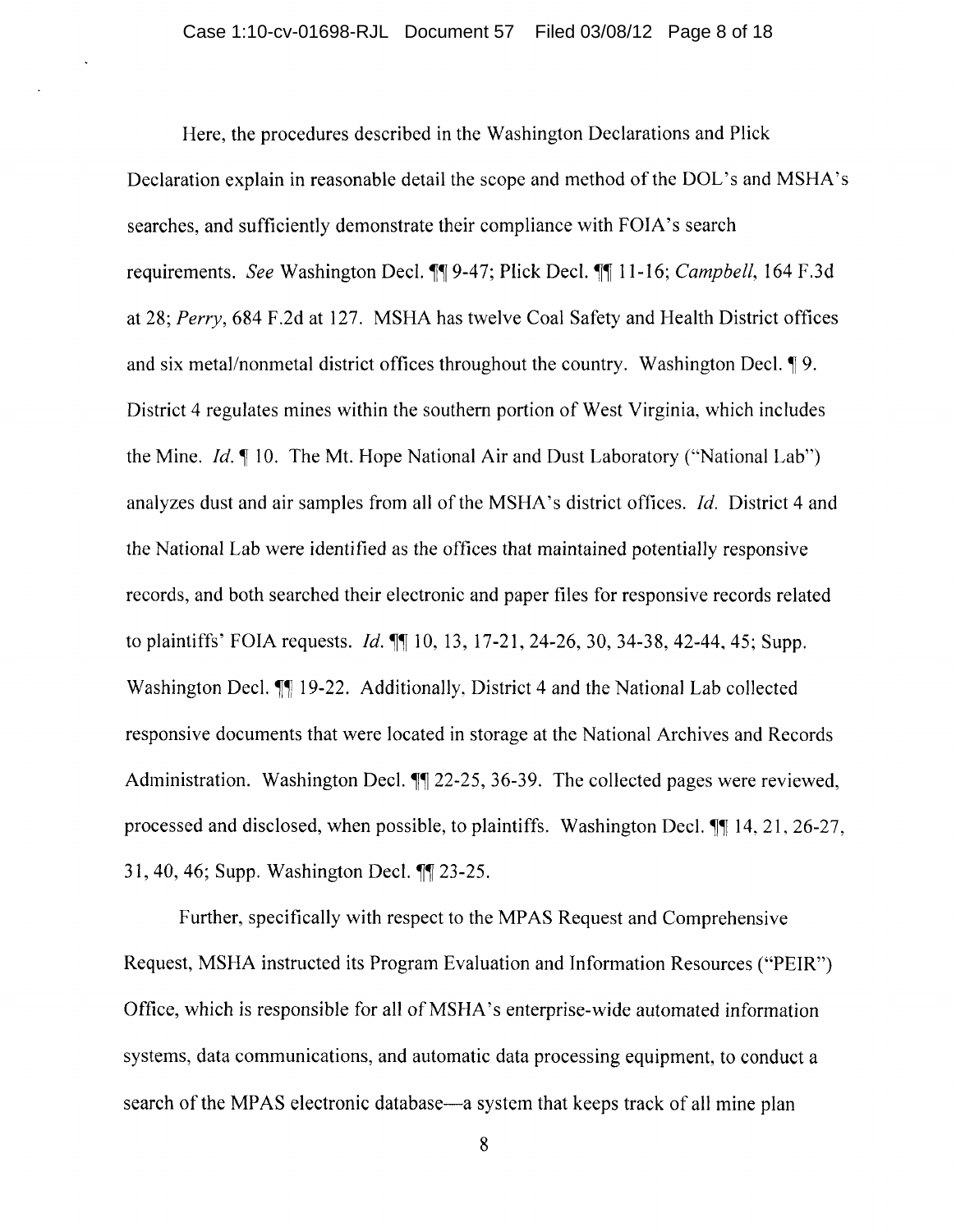information submitted by mine operators, actions taken, and approval or denial dates. Washington Decl.  $\P$ 9, 16, 18. All of the responsive material was processed and disclosed, when possible, to plaintiffs. *Id.*  $\P$  19-21.

Lastly, with respect to the Wagner Request, DOL, MSHA, and the Offices of the Secretary, the Solicitor, and Public Affairs searched their electronic and paper files for responsive records. Plick Decl.  $\P\P$  12-15. All responsive documents were then processed and released, when possible, to plaintiffs.  $Id$ .  $\mathbb{I}$  16-17.

Because DOL and MSHA searched electronic and paper records reasonably likely to contain responsive documents, the searches were reasonably tailored to plaintiffs' requests and therefore adequate. *See Campbell,* 164 F.3d at 28.

### *III. Segregability*

An agency claiming that a document is exempt under FOIA must, after excising the exempted information, release any reasonably segregable information unless the nonexempt information is inextricably intertwined with the exempt information. *Trans-Pac. Policing Agreement* v. *Us. Customs Serv.,* 177 F .3d 1022, 1026-27 (D.C. Cir. 1999).

Here, the DOL and MSHA released all reasonably segregable non-exempt material. As the Washington Declaration adequately states, "[a]ll reasonably segregable portions of the records were released to plaintiffs after the appropriate exemptions were applied to the documents," *see* Washington Decl.  $\P$  15, 28, 32, 41, 47; Supp. Washington Decl.  $\parallel$  25, except where "any attempt at segregating the information would provide little or no information value, because the material is inextricably intertwined,"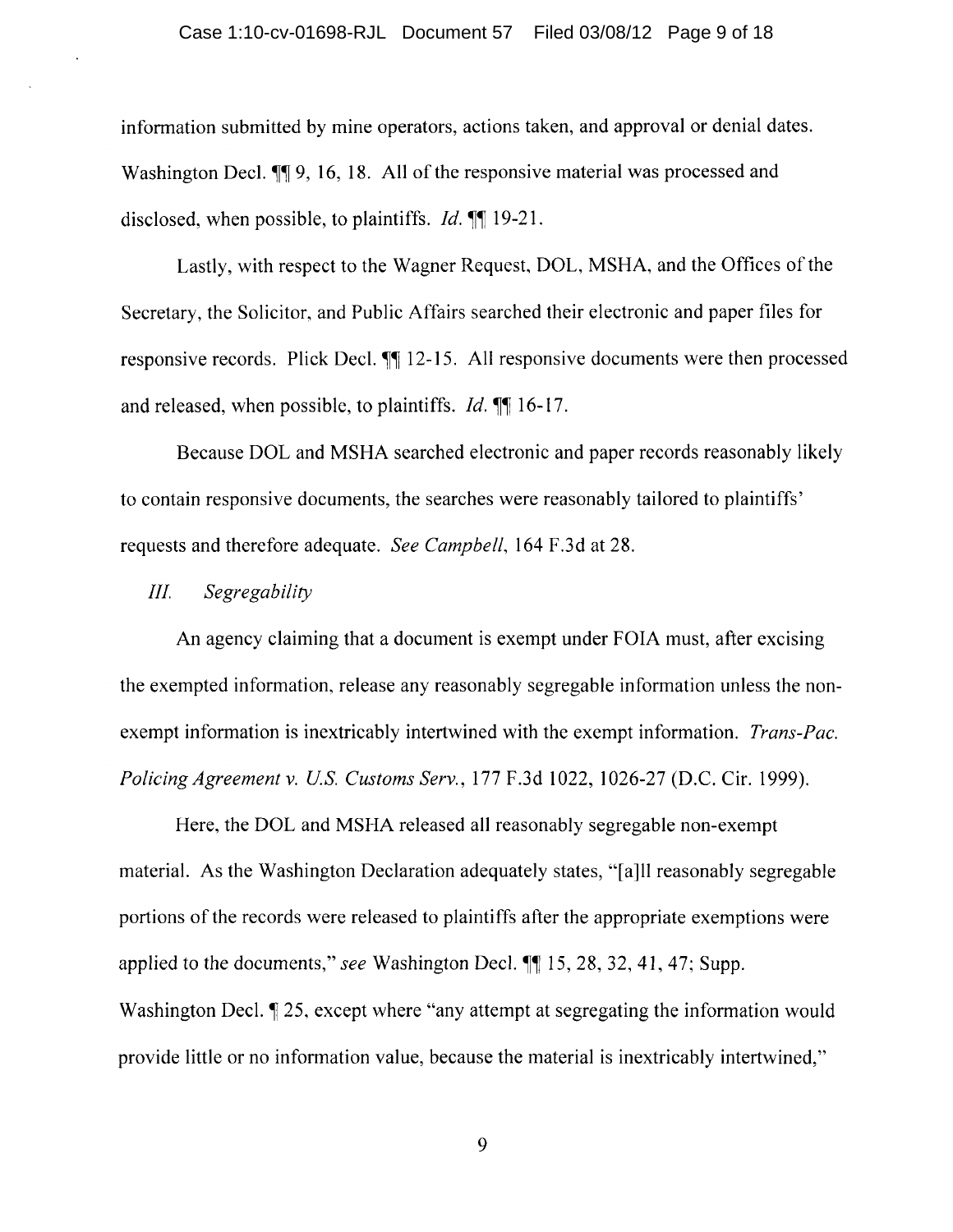*see* Washington Decl.  $\P 50$ . In the absence of contrary evidence or specific cites to potentially unsegregated documents, the declarations are afforded the presumption of good faith. *See SafeCard Servs.,* 926 F.2d at 1200. Therefore, all reasonably segregable non-exempt material has been released.

# *IV. FOIA Exemptions*

Under the law of our Circuit, "[i]f an agency's statements supporting exemption contain reasonable specificity of detail as to demonstrate that the withheld information logically falls within the claimed exemption and evidence in the record does not suggest otherwise, ... the court should not conduct a more detailed inquiry." *Dep 't of State Larson,* 565 F.3d 857, 865 (D.C. Cir. 2009). Here, plaintiffs challenge the defendants' invocation of FOIA Exemptions 5,  $7(A)$ , and  $7(C)$ . Plaintiffs fail, however, to put forth any evidence to counter the detailed explanations regarding these claimed exemptions. Therefore, based on the *Vaughn* indices, Washington Declaration, Supplemental Washington Declaration, and Plick Declaration, this Court finds, for the following reasons, that defendants' justifications for invoking these FOIA exemptions are sufficient under the law of our Circuit. *See id.* at 862.

## *A. FOIA Exemption 5*

FOIA Exemption 5 exempts from disclosure "inter-agency or intra-agency memorandums or letters which would not be available by law to a party other than an agency in litigation with the agency." 5 U.S.C.  $\S$  552(b)(5). To qualify for this

<sup>&</sup>lt;sup>1</sup> With respect to the Wagner request, all of the withheld documents were withheld as work product pursuant to FOIA Exemption 5, and therefore "segregability is not required." *Judicial Watch, Inc.* v. *Dep 't of Justice,* 432 F.3d 366, 371 (D.C. Cir. 2005).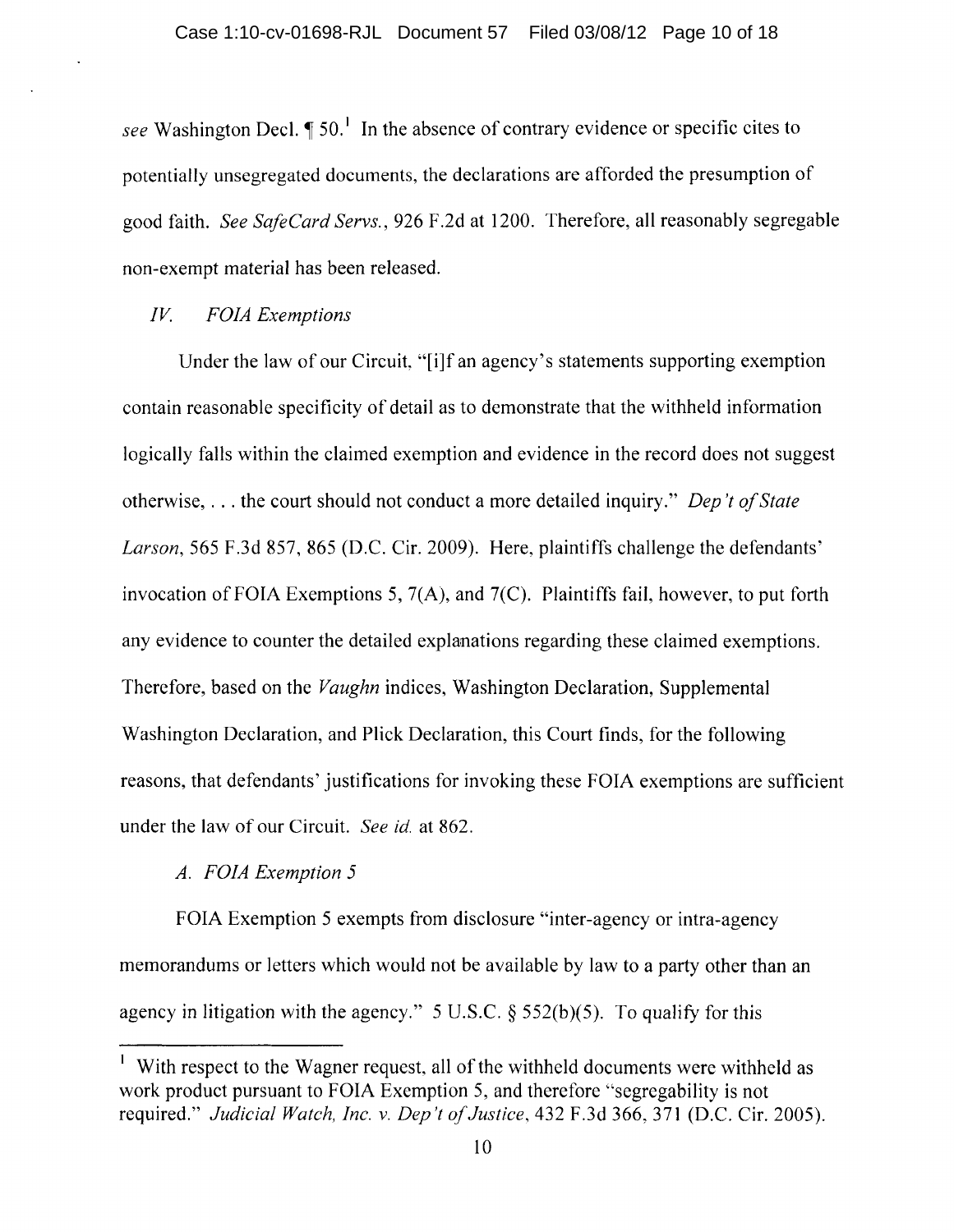exemption, a document "must fall within the ambit of a privilege against discovery under judicial standards that would govern litigation against the agency that holds it." *Dep* 't *of the Interior v. Klamath Water Users Protective Ass'n,* 532 U.S. 1, 8 (2001). Courts have incorporated certain civil discovery privileges into Exemption 5, such as attorney-work product, attorney-client privilege, and "deliberative process" privilege. *See Nat* 'I *Labor Relations Bd. v. Sears, Roebuck* & *Co.,* 421 U.S. 132, 148-49 (1975); *Coastal States Gas Corp. v. Dep 't of Energy,* 617 F.2d 854, 862 (D.C. Cir. 1980). Here, defendants assert Exemption 5 to withhold records relating to communications between MSHA and DOL about topics discussed in the Wagner Memorandum,<sup>2</sup> see Supp. Plick Decl.  $\P\P$  7-9; Ex. 0-1 to Defs.' Opp'n, and documents relating to the Comprehensive Request. *See*  Declaration of Lanesia Washington Regarding Comprehensive Request ("Comprehensive Washington Decl.")  $\P$  32, 35, Ex. 1 to Defs.' CMR Mot., July 15, 2011.

# *1. Attorney-Work Product*

The attorney-work product doctrine protects records prepared by or for an attorney in anticipation of litigation. *Hickman v. Taylor,* 329 U.S. 495, 509-10 (1947); *Coastal* 

<sup>&</sup>lt;sup>2</sup> Plaintiffs contend that Exemption 5 does not apply because defendants shared a July **2011** press release relating to the Wagner Memorandum with the press and therefore waived privilege as to documents relating to the Wagner Memorandum. *See* PIs.' Opp'n at 3-5. Defendants, however, released all documents similar in form and content to the July 2011 press release to plaintiffs. *See* Defs.' Opp'n at 20. The documents withheld by defendants do not match the information in the July 2011 press release nor were they ever disclosed to the public. *See id.*; Ex. G to Defs.' Mot. While public disclosure of documents may lead to the waiver of the FOIA exemption, the plaintiff bears the initial burden of showing that the requested information: (I) is as specific as the information previously disclosed; (2) matches the information previously disclosed; and (3) was made public through an official and documented disclosure. *See Cottone v. Reno,* 193 F.3d 550,554 (D.C. Cir. 1999); *Fitzgibbon v. CIA,* 911 F.2d 755, 765 (D.C. Cir. 1990). Plaintiffs, however, have failed to meet this burden.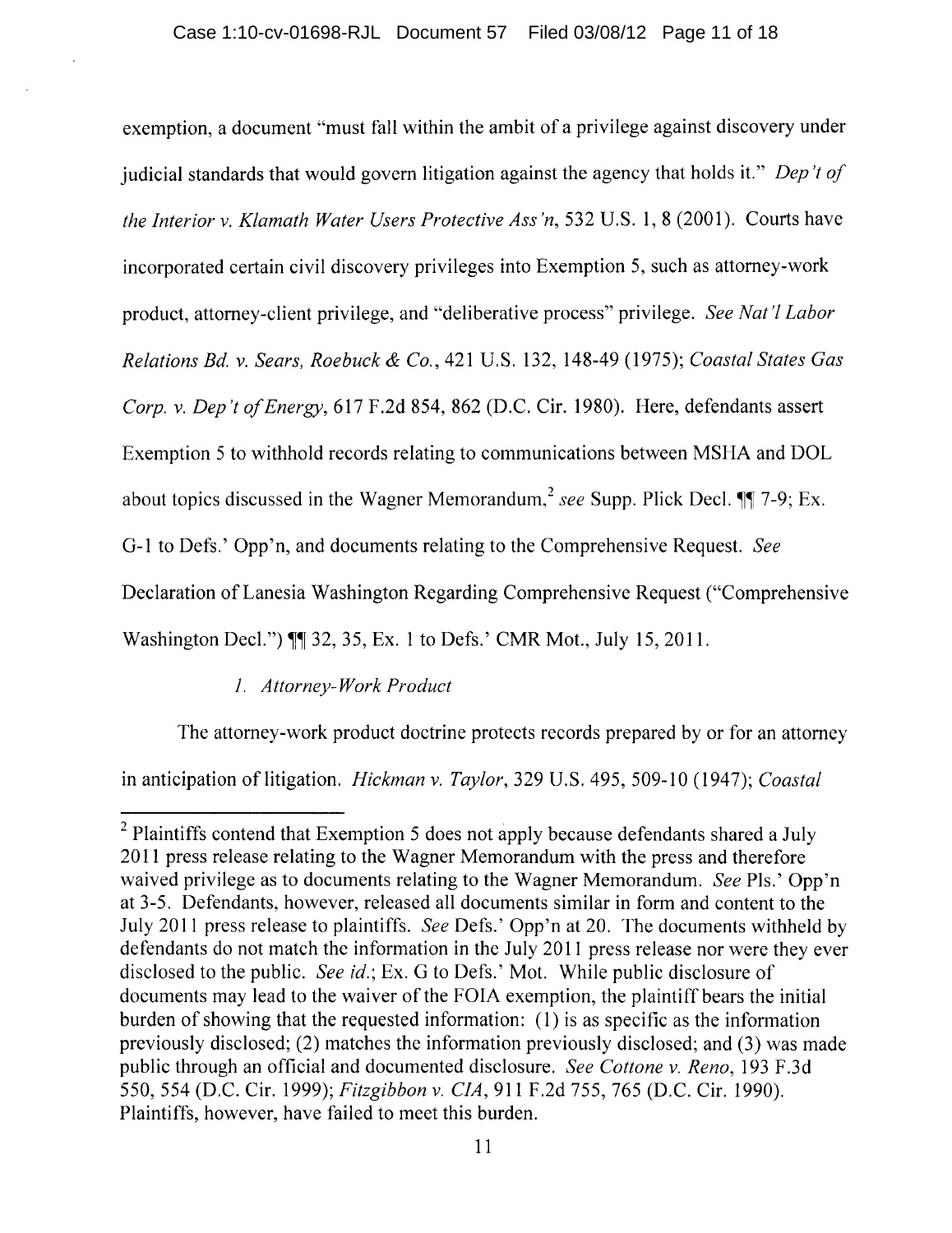*States Gas Corp.,* 617 F.2d at 864. The withheld materials listed in the Wagner *Vaughn*  Index were prepared by the Solicitor of Labor, the top attorney at DOL, "in contemplation of litigation that would result from investigations being conducted by DOl and MSHA into the April 5, 2010 explosion." Plick Decl.  $\mathbb{I}$  22-24. As clearly stated in the Plick Declaration, the materials were withheld to protect records reflecting "mental impressions, opinions, legal theories, notes, draft documents, that was either prepared by the Solicitor of Labor, an agency attorney, or DOL officials and subordinates acting on the Solicitor's behalf." *Id.*  $\llbracket 22$ ; *see* Ex. G to Defs.' Mot. Thus, defendants properly withheld these materials pursuant to Exemption 5.

### *2. Attorney-Client Privilege*

The attorney-client privilege exempts from disclosure confidential communications between a government attorney and a client agency that has sought the attorney's advice. *Mead Data Cent.* v. *Dep 't of Air Force,* 566 F.2d 242, 252-53 (D.C. Cir. 1977). With respect to the Wagner Request, as sufficiently stated in the Plick Declaration, "MSHA, the client agency, sought advice from the Solicitor of Labor about the appropriate method to utilize in responding to Massey's allegations while ensuring appropriate mine safety enforcement," and such discussions "were confidential communications between high-level client agency officials and the Solicitor." Plick Decl.  $\parallel$  28; *see* Ex. G to Defs.' Mot. Further, the "Solicitor advised MSHA and other DOL officials and gave her opinion on the course of action to pursue based upon confidential communications regarding Massey." *Id.* 19. The documents withheld by defendants contain these confidential communications. *See* Ex. G to Defs.' Mot.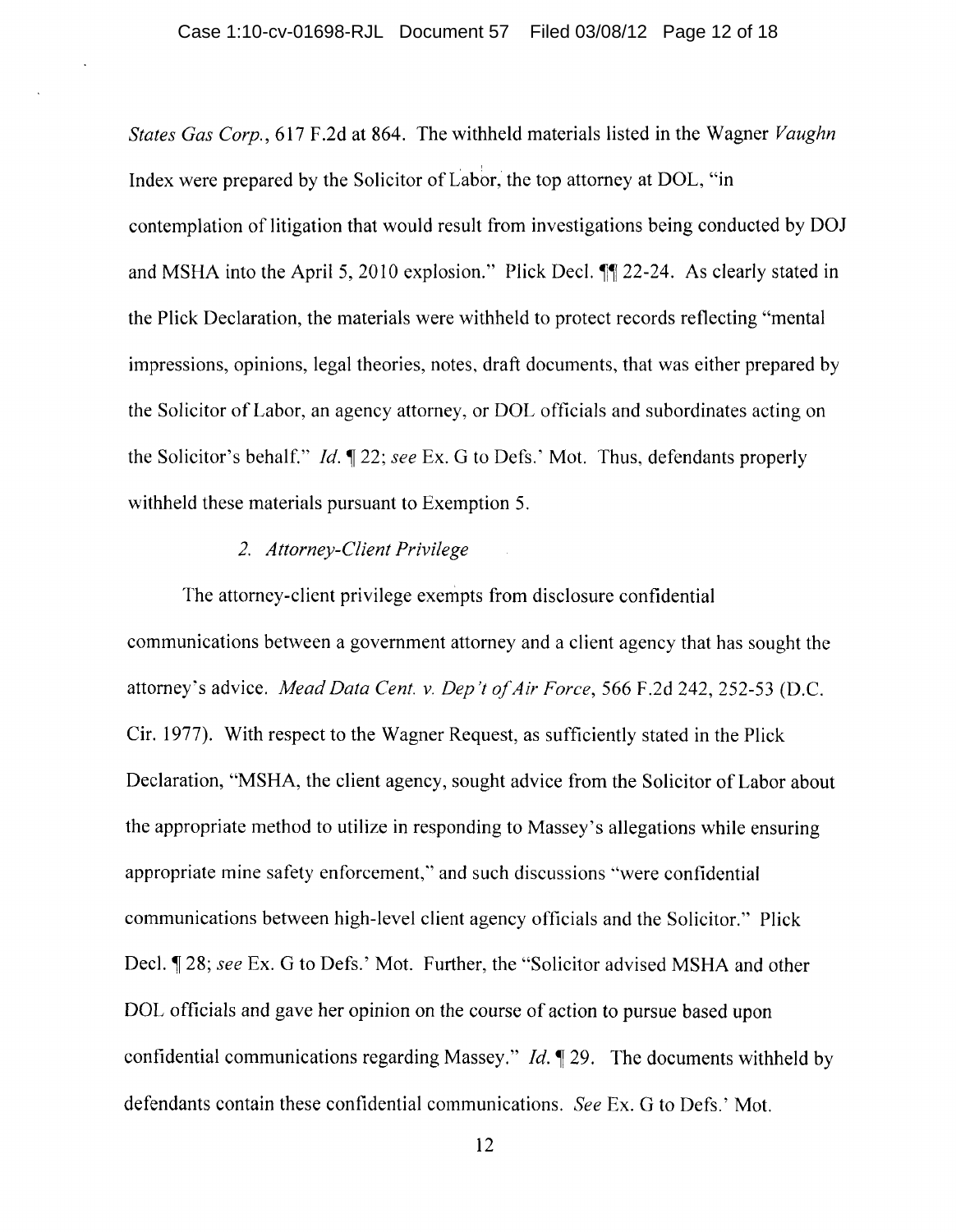With respect to the Comprehensive Request, defendants withheld from disclosure information pertaining to advice sought from MSHA, the client agency, from agency attorneys which were "captured in internal e-mail confidential communications and settlement recommendation documents." Comprehensive Washington Decl. [1] 30. Specifically, "these are e-mail communications between attorneys within the Office of the Solicitor, and MSHA District Managers and inspectors discussing strategies about matters that are at some stage of litigation." *Id.* 1 31; *see* Ex. J to Defs. 'CMR Mot.

Thus, defendants properly withheld these confidential attorney-client agency materials pursuant to Exemption 5.

## *3. Deliberative Process Privilege*

The deliberative process privilege exempts from disclosure documents containing deliberations comprising part of a process by which governmental decisions and policies are made so long as they are "predecisional." *Klamath,* 532 U.S. at 8; *Sears,* 421 U.S. at 151-54. "[T]he ultimate purpose of this long-recognized [ deliberative process] privilege is to prevent injury to the quality of agency decisions." *Sears,* 421 U.S. at 151. Defendants asserted the deliberate process privilege to withhold information that "is predecisional and deliberative" and was "created as a result of the confidential intraagency e-mail exchanges, and deliberations, opinions, legal advice and inquiries contained in e-mails, charts, and other draft documents." Plick Decl. ¶ 31; *see* Ex. G to Defs.' Mot.; Comprehensive Washington Decl. ¶ 34. With respect to the Wagner Request, as clearly stated by the Plick Declaration, "DOL and MSHA officials and staff held numerous intra-agency meetings and discussions and exchanged e-mails in order to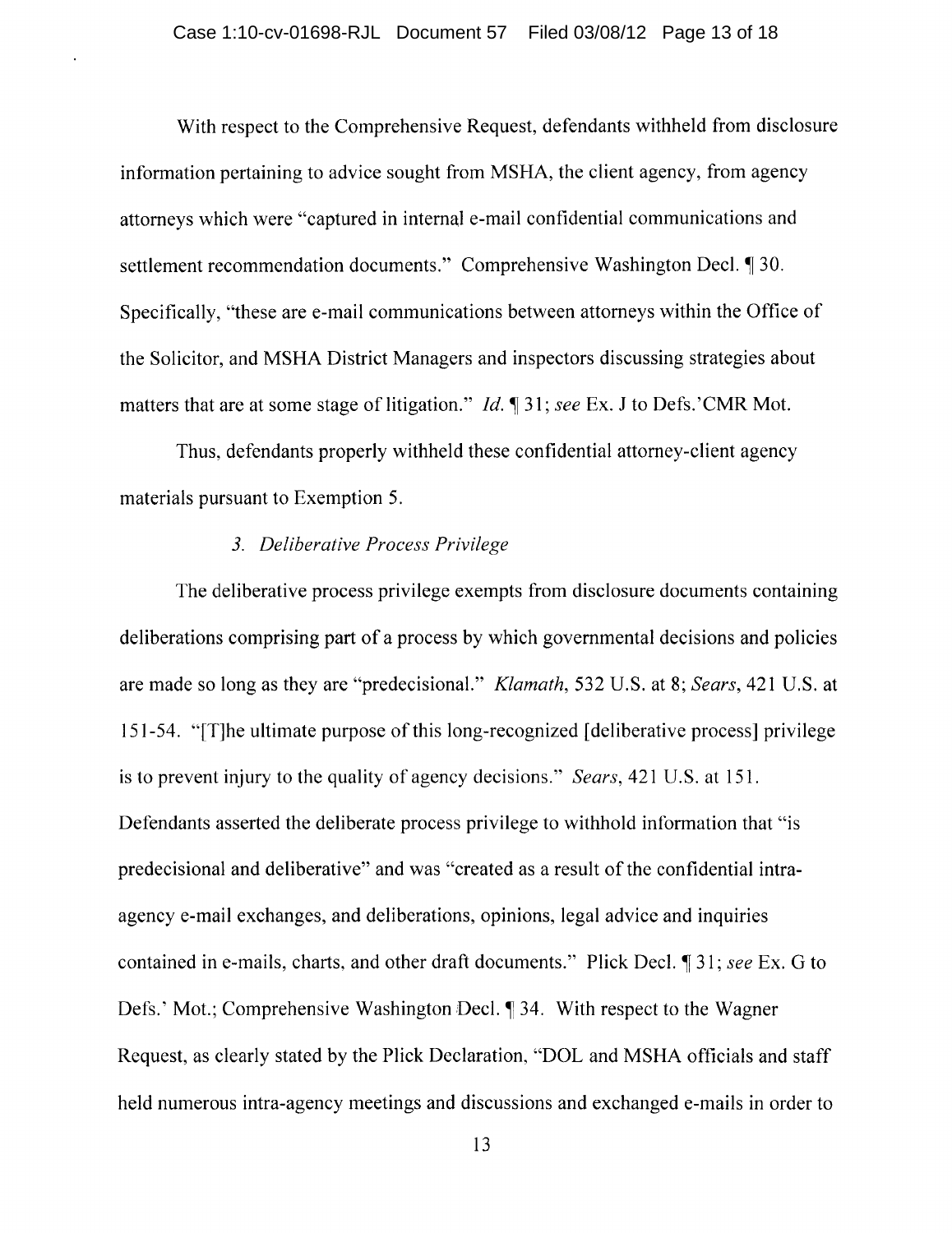determine the appropriate way to respond to Massey's allegations," and "[m]uch of the information described in the Vaughn consists of deliberations over concepts and ideas among DOL officials and MSHA staff." Plick Decl.  $\P$ 31.

With respect to the comprehensive request, defendants withheld information relating to "recommendations regarding the potential assessment of fines against a miner or referrals to federal prosecutors of miners for violations of safety hazards." Comprehensive Washington Decl. ¶ 35. As clearly stated by the Washington declaration, the "information is pre-decisional because the discussions and review concerning whether a miner will eventually be referred for prosecution or assessments is currently ongoing" and "[t]his information is considered to be highly sensitive and is kept internally within MSHA and not shared with the mining community." *Jd.; see* Ex. J to Defs.' CMR Mot.

Here, the disclosure of any of the withheld information "could have a chilling effect on open, frank communications between the Solicitor of Labor, MSHA and other agency officials and subordinates." Plick Decl.  $\P$  32; Comprehensive Washington Decl.  $\P$ 36. Therefore, defendants properly invoked Exemption 5 to protect these records.

#### B. *FOJA Exemption 7(A)*

Defendants withheld information under FOIA exemption 7(A), which protects from disclosure "records or information compiled for law enforcement purposes" if disclosure "could reasonably be expected to interfere with enforcement proceedings." 5 U.S.C. § 552(b)(7)(A). To justify withholding information pursuant to Exemption 7(A), the agency must demonstrate that "disclosure (1) could reasonably be expected to interfere with (2) enforcement proceedings that are (3) pending or *reasonably*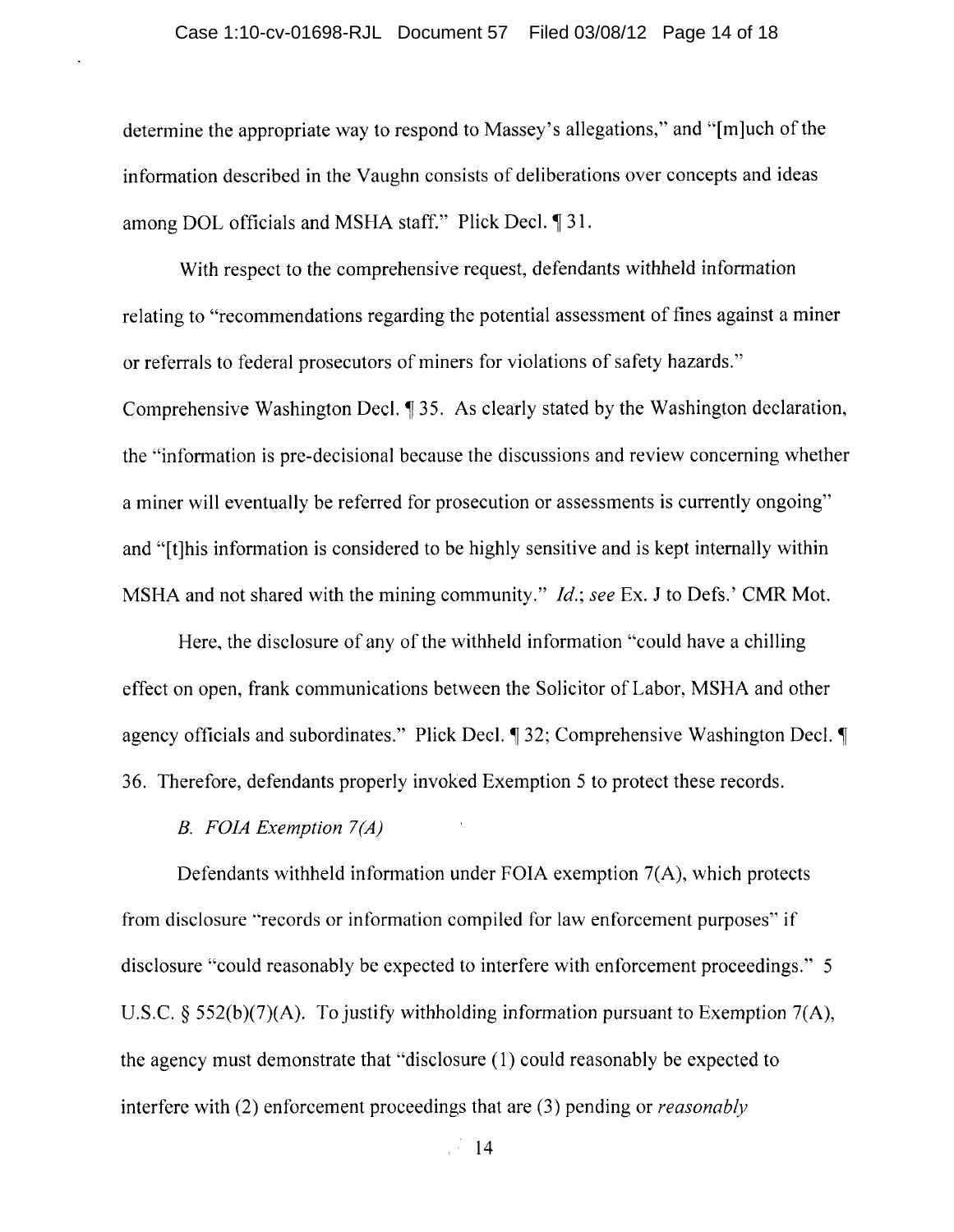*anticipated." Mapother* v. *Us. Dep't of Justice,* 3 F .3d 1533, 1540 (D.C. Cir. 1993). Indeed, "an agency may invoke Exemption *7(A)* to protect pending investigations or actual enforcement proceedings." *Kay* v. *F.CC,* 976 F. Supp. 23, 37-38 (D.D.C. 1997). The Supreme Court and our Circuit have upheld the withholding of documents pursuant to Exemption *7(A)* where, for example, disclosure would result in witness intimidation or would reveal the scope and direction of an investigation, which could allow the target to construct fraudulent defenses or alibis to avoid prosecution or destroy or alter evidence. *North* v. *Walsh,* 881 F.2d 1088, 1097 (D.C. Cir. 1989) (collecting cases).

Here, with respect to the MPAS Request, MSHA has withheld one page of information-specifically, one page of handwritten notes pertaining to ventilation at the Mine—from disclosure pursuant to Exemption 7(A) to prevent any interference with an ongoing criminal FBI investigation. Washington Decl. ~ 54; Declaration of James F. Lafferty II ("Lafferty Decl.")  $\P\P$  1-2, Ex. 3 to Defs.' Mot., May 5, 2011; Ex. B to Defs.' Mot., May 9, 2011. As the Lafferty Declaration clearly states, "public disclosure of [these notes] could reasonably be expected to harm the FBI's investigation by (i) revealing the content of potential testimony and (ii) revealing information about the likely scope, direction, or focus of the criminal investigation." Lafferty Decl.  $\P$ 4. Because "[p ]rematurely revealing the content of this 'potential testimony could give important information to potential witnesses or defendants that would allow them to construct false testimony or otherwise falsify or alter evidence," *id.,* defendants properly asserted Exemption *7(A)* with respect to this one-page document. *See North,* 881 F.2d at 1097.

Additionally, in response to the request for transcripts and notes of the Hardman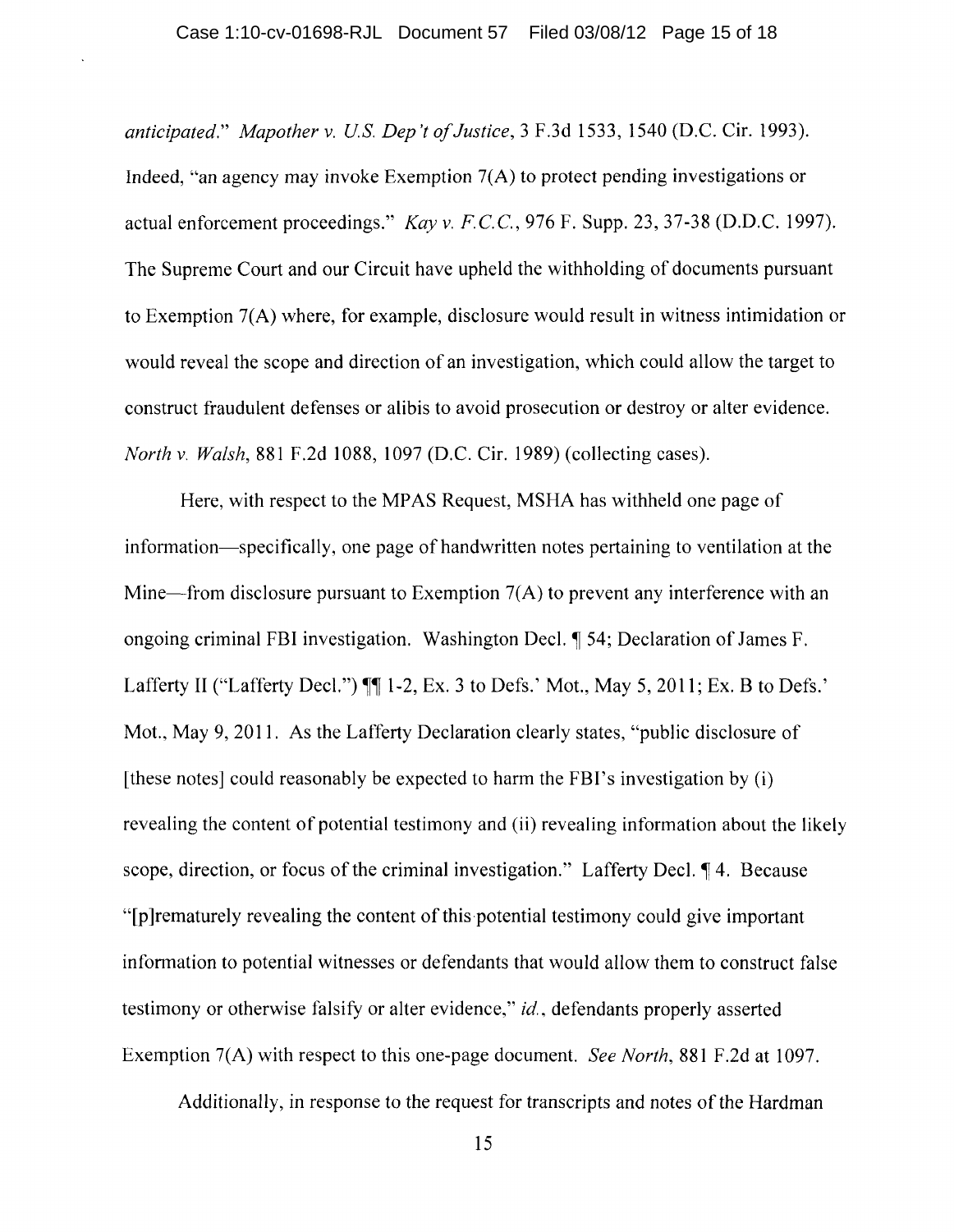interview, DOL invoked Exemption 7(A) to withhold 239 pages in full to protect ongoing investigations and enforcement proceedings. *See* Declaration of Norman Page ("Page Decl.")  $\mathbb{I}$  4, 7, Ex. 2 to Defs.' Mot., May 5, 2011; Ex. F to Defs.' Mot; Supp. Washington Decl.  $\parallel 6$ . The interview statements "address MSHA's immediate response upon notification of the accident at the Upper Big Branch mine, MSHA's ventilation plan approval process at the Upper Big Branch mine, including recent failures by the operators to follow the ventilation, methane and dust control plans at Upper Big Branch mine, and Mr. Hardman's knowledge and comments pertaining to the 2003 and 2004 methane outburst incidents." Page Decl.  $\P$  7. Premature disclosure "of the interview transcripts of Robert Hardman may cause an adverse impact to the ongoing enforcement proceedings as the cause or causes of the disaster are investigated." *Id.* 98. Further, as the Page Declaration sufficiently states, "[r]eleasing the transcript of a key witness such as Mr. Hardman, before other witnesses are called back or interviewed for the first time, may compromise the integrity of the investigation as these witnesses would have access to Mr. Hardman's information and conclusions on enforcement activities at the Upper Big Branch Mine." *Id.* Because the defendants asserted Exemption 7(A) to prevent interference from ongoing investigations and enforcement proceedings, defendants properly asserted the Exemption. *See North,* 881 F .2d at 1097; *Nat* 'I *Labor Relations Bd.*  v. *Robbins Tire* & *Rubber Co.,* 437 U.S. 214, 243 (1978) (holding that the release statements of witnesses would necessarily interfere with enforcement proceedings).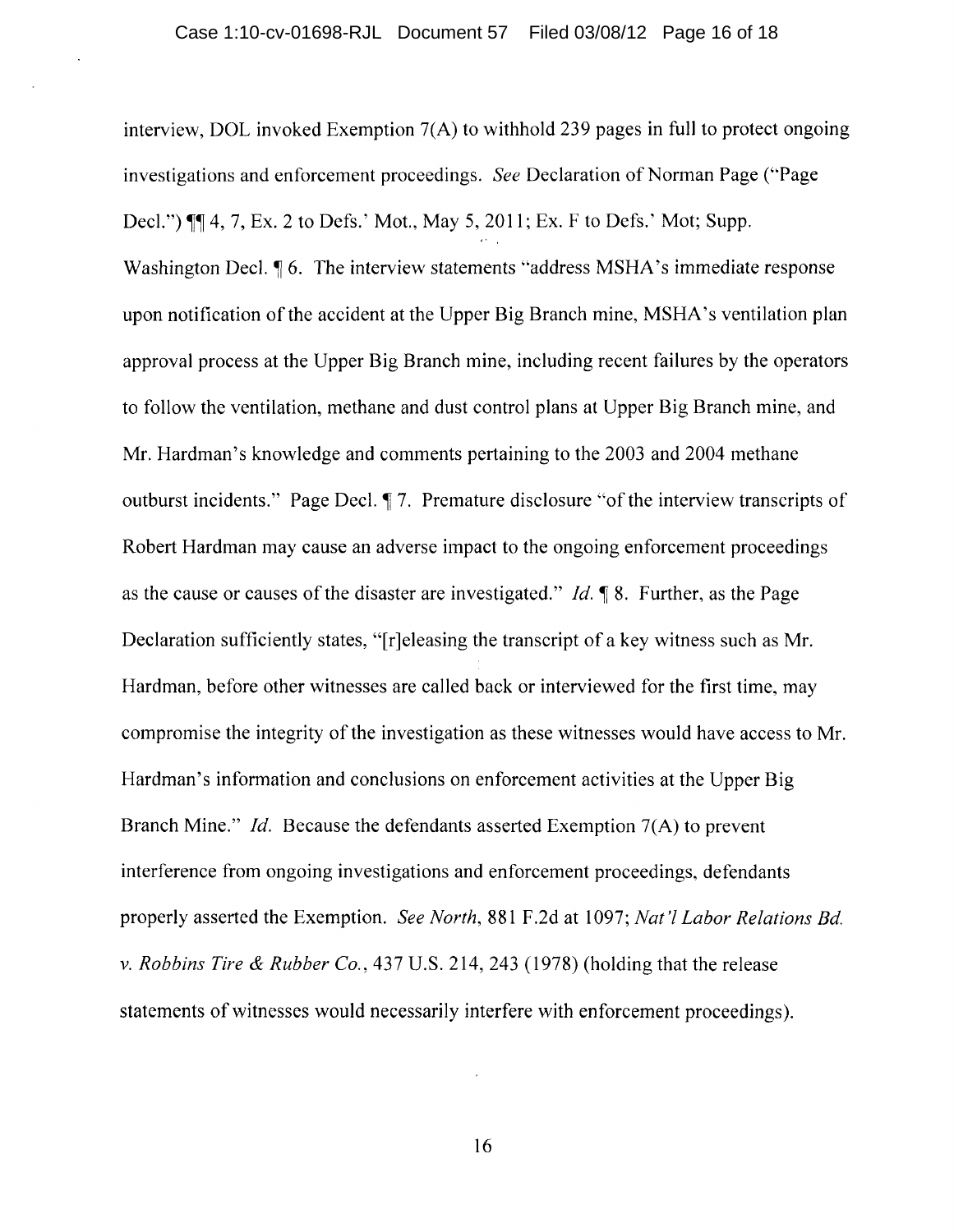# C. *FOIA Exemption* 7 *(C)*

Exemption 7 applies to "records or information compiled for law enforcement purposes" if disclosure of such records would lead to one of various enumerated harms. 5 U.S.c. § 552(b)(7). Exemption 7(C), in particular, protects information that "could reasonably be expected to constitute an unwarranted invasion of personal privacy." 5 U.S.C.  $\S$  552(b)(7)(C). Thus, in determining the applicability of Exemption 7(C), the Court must balance the interests advanced by FOIA's disclosure requirements against the privacy interests of the individuals mentioned in the records. *Beck* v. *Dep* 'f *of Justice,*  997 F.2d 1489, 1491 (D.C. Cir. 1993). "Because the FOIA is concerned with the right of the general public to know what their government is up to, the identity and interest of the party requesting the document are irrelevant to this balancing." *Mays* v. *DEA,* 234 F.3d, 1324, 1327 (D.C. Cir. 2000).

Here, defendants asserted Exemption 7(C) to withhold information clearly compiled for "law enforcement purposes." *See* 5 U.S.C. § 552(b)(7). As the Washington Declaration states, defendants are withholding from documents that were "compiled for law enforcement purposes<sup>3</sup> miners' names, cell phone numbers, and home phone numbers; inspectors' names and e-mail addresses; inspectors' initials; MSHA employees' government issued cell phone numbers, home addresses, and home telephone numbers; third party home addresses, dates of birth, last four digits of social security numbers; and miners' job titles and ethnicities. Washington Decl.  $\sqrt{63}$ ; Page Decl.  $\sqrt{6}$  6; *see* Ex. A-1, B-

 $3$  Specifically, the documents were compiled for law enforcement activities related to the 2003 and 2004 methane outburst incidents and the 2010 disaster. *See* Page Decl.  $\parallel$  5; Washington Decl. 163.